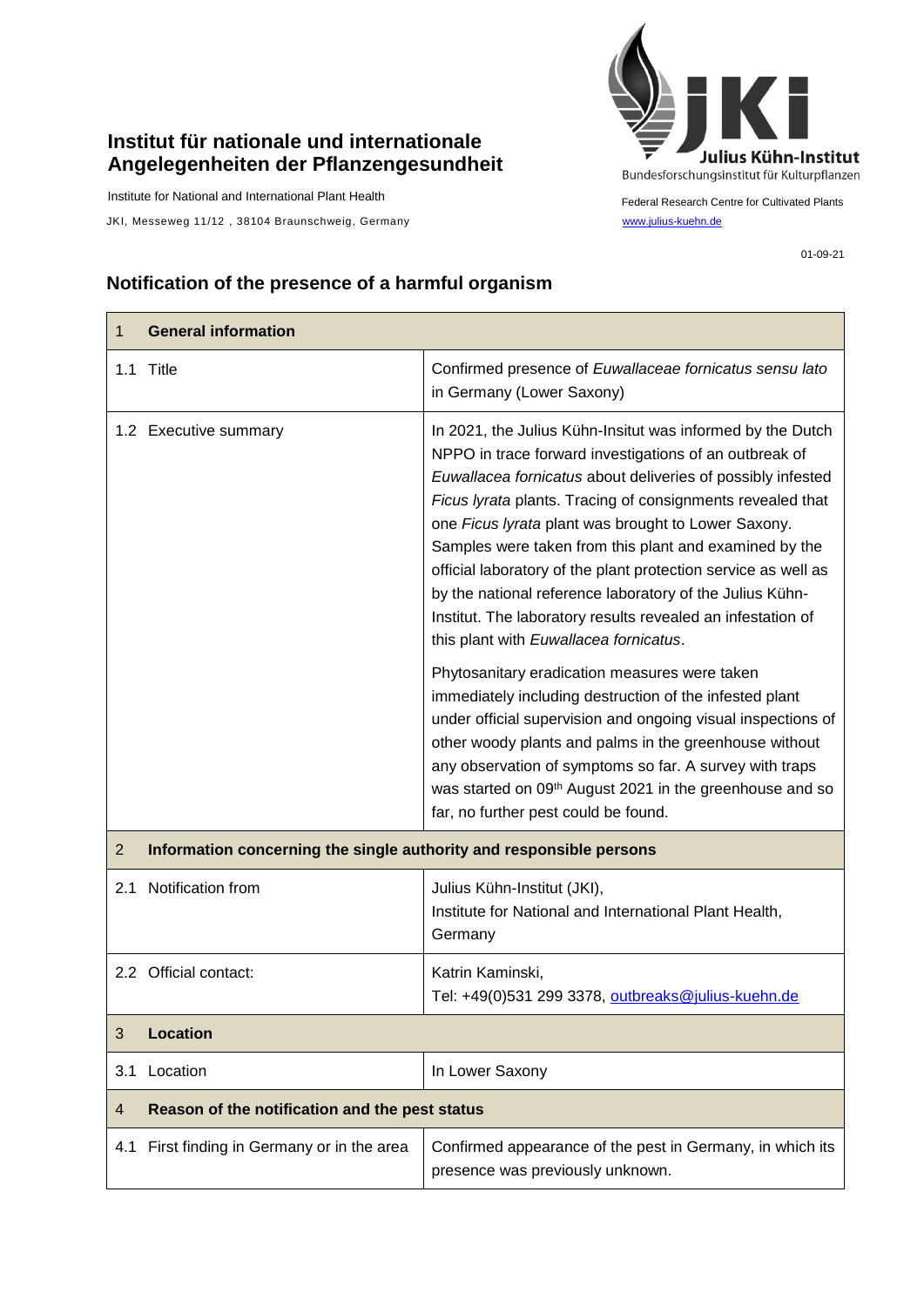|     | 4.2 Pest status of the area where the<br>harmful organism has been found<br>present, after the official confirmation.                 | Transient: actionable, under eradication                                                                                                                                                                                                                                                    |  |
|-----|---------------------------------------------------------------------------------------------------------------------------------------|---------------------------------------------------------------------------------------------------------------------------------------------------------------------------------------------------------------------------------------------------------------------------------------------|--|
|     | 4.3 Pest status in Germany before the<br>official confirmation of the presence, or<br>suspected presence, of the harmful<br>organism. | Transient: actionable, under eradication                                                                                                                                                                                                                                                    |  |
|     | 4.4 Pest status in Germany after the<br>official confirmation of the presence of<br>the harmful organism.                             | Transient: actionable, under eradication                                                                                                                                                                                                                                                    |  |
| 5   | Finding, sampling, testing and confirmation of the harmful organism                                                                   |                                                                                                                                                                                                                                                                                             |  |
| 5.1 | How the presence or appearance of<br>the harmful organism was found.                                                                  | Trace back and forward inspection related to the specific<br>presence of the pest concerned.                                                                                                                                                                                                |  |
|     |                                                                                                                                       | The plant protection service was informed by the Julius<br>Kühn-Insitut on 23 <sup>th</sup> July 2021 that Euwallacea fornicatus<br>was found on Ficus lyrata plants in the Netherlands and<br>tracing of consignments revealed that one Ficus lyrata<br>plant was brought to Lower-Saxony. |  |
|     | 5.2 Date of finding:                                                                                                                  | 27-07-2021                                                                                                                                                                                                                                                                                  |  |
| 5.3 | Sampling for laboratory analysis.                                                                                                     | Date of sampling: 29-07-2021                                                                                                                                                                                                                                                                |  |
|     | 5.4 Name and address of the Laboratory                                                                                                | Julius Kühn-Institut - Institut für nationale und international<br>Angelegenheiten der Pflanzengesundheit<br>Messeweg 11-12<br>38104 Braunschweig<br>Germany<br>Landwirtschaftskammer Niedersachsen -<br>Pflanzenschutzamt<br>Wunstorfer Landstraße 9<br>30453 Hannover<br>Germany          |  |
| 5.5 | Diagnostic method                                                                                                                     | According to peer reviewed protocols.                                                                                                                                                                                                                                                       |  |
| 5.6 | Date of official confirmation of the<br>harmful organism's identity.                                                                  | 31-08-2021                                                                                                                                                                                                                                                                                  |  |
| 6   | Infested area, and the severity and source of the outbreak in that area                                                               |                                                                                                                                                                                                                                                                                             |  |
| 6.1 | Characteristics of the infested area<br>and its vicinity.                                                                             | Physically closed conditions: greenhouse<br>Plant to be (re) planted or reproduced                                                                                                                                                                                                          |  |
|     | 6.2 Host plants in the infested area and its<br>vicinity                                                                              | Ficus Iyrata                                                                                                                                                                                                                                                                                |  |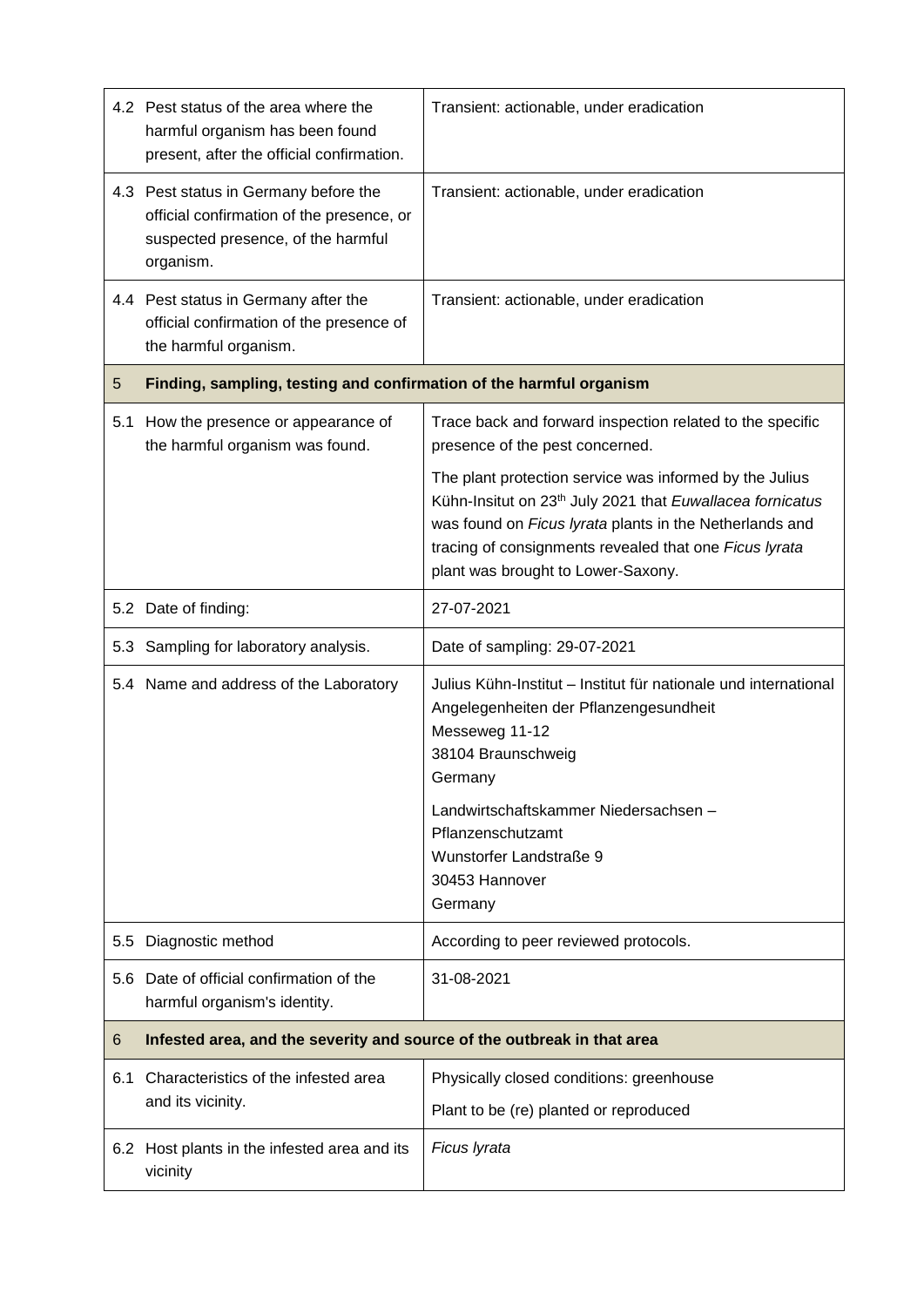|                | 6.3 Infested plant(s), plant product(s) and<br>other object(s). | Ficus lyrata (1 pce)                                                                                                                                                                                                                                                                                                                                                                                                                                                                                                                            |
|----------------|-----------------------------------------------------------------|-------------------------------------------------------------------------------------------------------------------------------------------------------------------------------------------------------------------------------------------------------------------------------------------------------------------------------------------------------------------------------------------------------------------------------------------------------------------------------------------------------------------------------------------------|
|                | 6.4 Severity of the outbreak.                                   | The infestation was detected on one plant that was<br>destroyed under official supervision immediately after<br>sampling on 29th July 2021.                                                                                                                                                                                                                                                                                                                                                                                                     |
|                | 6.5 Source of the outbreak                                      | The plant protection service was informed by the Julius<br>Kühn-Institut on 23 <sup>th</sup> July 2021 that Euwallacea fornicatus<br>was found on Ficus lyrata in the Netherlands Tracing of<br>consignments revealed that one Ficus lyrata plant was<br>brought to Lower Saxony, which was found to be infested.                                                                                                                                                                                                                               |
| $\overline{7}$ | <b>Official phytosanitary measures</b>                          |                                                                                                                                                                                                                                                                                                                                                                                                                                                                                                                                                 |
| 7.1            | Adoption of official phytosanitary<br>measures.                 | Official phytosantitary measures have been taken. No<br>demarcated area was established.                                                                                                                                                                                                                                                                                                                                                                                                                                                        |
|                |                                                                 | Phytosanitary eradication measures were taken<br>immediately:                                                                                                                                                                                                                                                                                                                                                                                                                                                                                   |
|                |                                                                 | - destruction of the infested plant under official<br>supervision<br>- visual inspections of other woody plants and palms in<br>the greenhouse in Lower Saxony are ongoing<br>- survey with trap in the greenhouse was started on<br>09th August 2021 and no insects were found so far (lure:<br>quercivorol; monitoring for 12 weeks, control of traps<br>every 2 weeks)<br>No demarcated area was established because of the<br>closed conditions in the greenhouse and because of<br>several visual inspections that revealed no symptoms on |
|                |                                                                 | other plants. Furthermore, no insects were found in the<br>trap so far, indicating that no spread of the pest occurred.<br>It is assumed that the pest could be eradicated<br>immediately.                                                                                                                                                                                                                                                                                                                                                      |
|                | 7.2 Date of adoption of the official<br>phytosanitary measures. | 29-07-2021                                                                                                                                                                                                                                                                                                                                                                                                                                                                                                                                      |
| 7.3            | Objective of the official phytosanitary<br>measures.            | Eradication                                                                                                                                                                                                                                                                                                                                                                                                                                                                                                                                     |
|                | 7.4 Measures affecting the movement of<br>goods.                | Measures do not affect the import into or movement within<br>the Union of goods.                                                                                                                                                                                                                                                                                                                                                                                                                                                                |
| 7.5            | Specific surveys.                                               | Yes, trap survey in the greenhouse was started on<br>09th August 2021 and no insects were found so far.<br>Furthermore, visual inspections will be performed on                                                                                                                                                                                                                                                                                                                                                                                 |